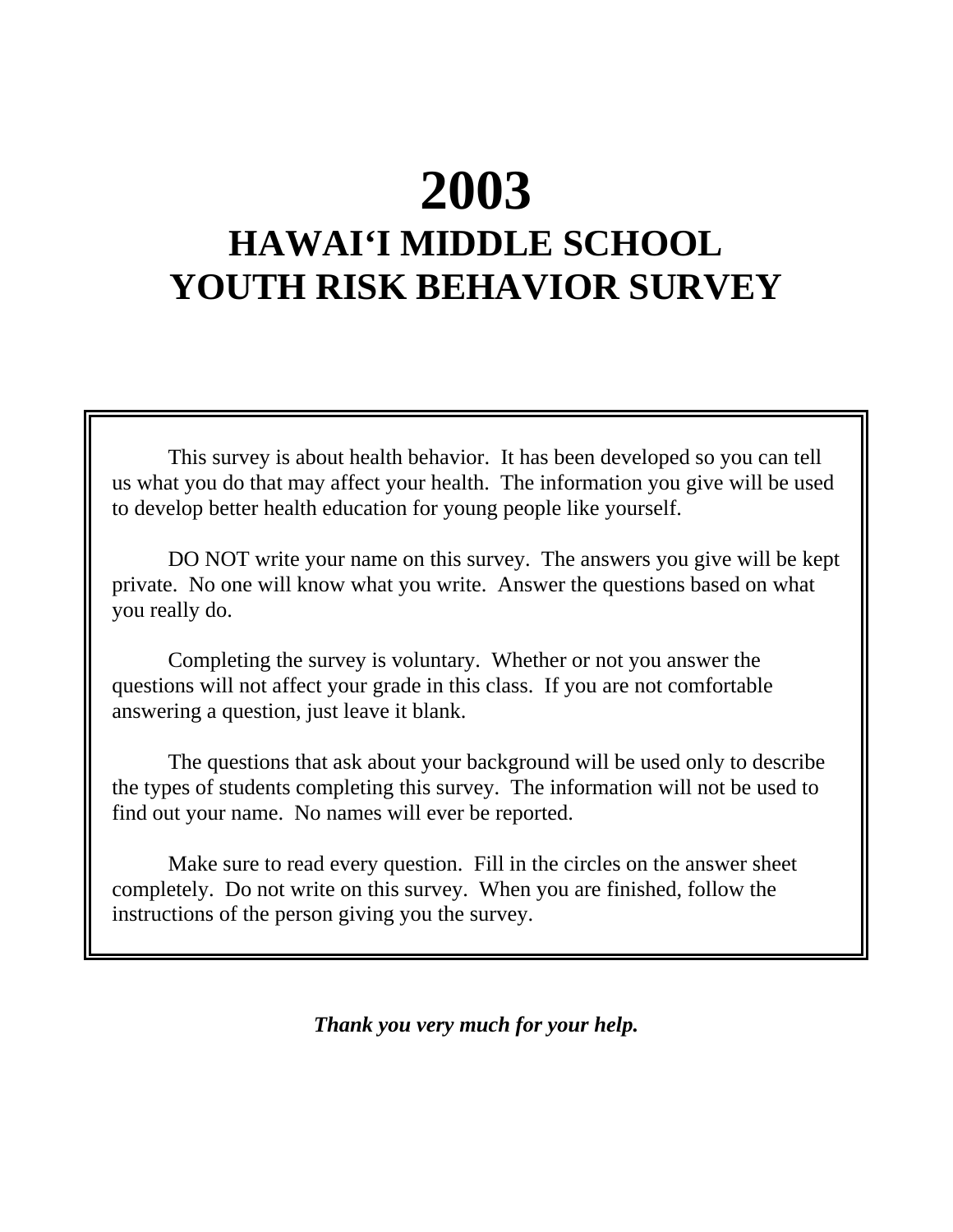#### **Directions**

- • **Use a #2 pencil only.**
- • **Make dark marks.**
- Fill in a response like this: A B  $\bigcirc$  D.
- • **To change your answer, erase completely.**
- 1. How old are you?
	- A. 10 years old or younger
	- B. 11 years old
	- C. 12 years old
	- D. 13 years old
	- E. 14 years old
	- F. 15 years old or older
- 2. What is your sex?
	- A. Female
	- B. Male
- 3. In what grade are you?
	- A. 6th grade
	- B. 7th grade
	- C. 8th grade
	- D. Ungraded or other grade
- 4. How do you describe yourself? (**Select one or more responses.**)
	- A. Black
	- B. Caucasian/White
	- C. Chinese
	- D. Filipino
	- E. Hawaiian/Part Hawaiian
	- F. Japanese
	- G. Samoan
	- H. Other
- 5. During the past 12 months, how would you describe your grades in school?
	- A. Mostly A's
	- B. Mostly B's
	- C. Mostly C's
	- D. Mostly D's
	- E. Mostly F's
	- F. None of these grades
	- G. Not sure
- 6. How tall are you without your shoes on?

Directions: Write your height in the shaded blank boxes on your answer sheet. Fill in the matching circle below each number.

| Height                    |                           |
|---------------------------|---------------------------|
| Feet                      | <b>Inches</b>             |
| 5                         | 11                        |
| $\vec{O}$                 | $^{\circledR}$            |
| $\overline{\circledcirc}$ | $\circled{0}$             |
| ¢                         | $^{\circledR}$            |
| $\underline{\circ}$       | ③                         |
| $\overline{\circ}$        | $^{\circledR}$            |
|                           | $\overline{\mathbb{O}}$   |
|                           | $^{\circledR}$            |
|                           | $\overline{\circ}$        |
|                           | $^{\circledR}$            |
|                           | $\overline{\circledcirc}$ |
|                           | $^{\circledR}$            |
|                           |                           |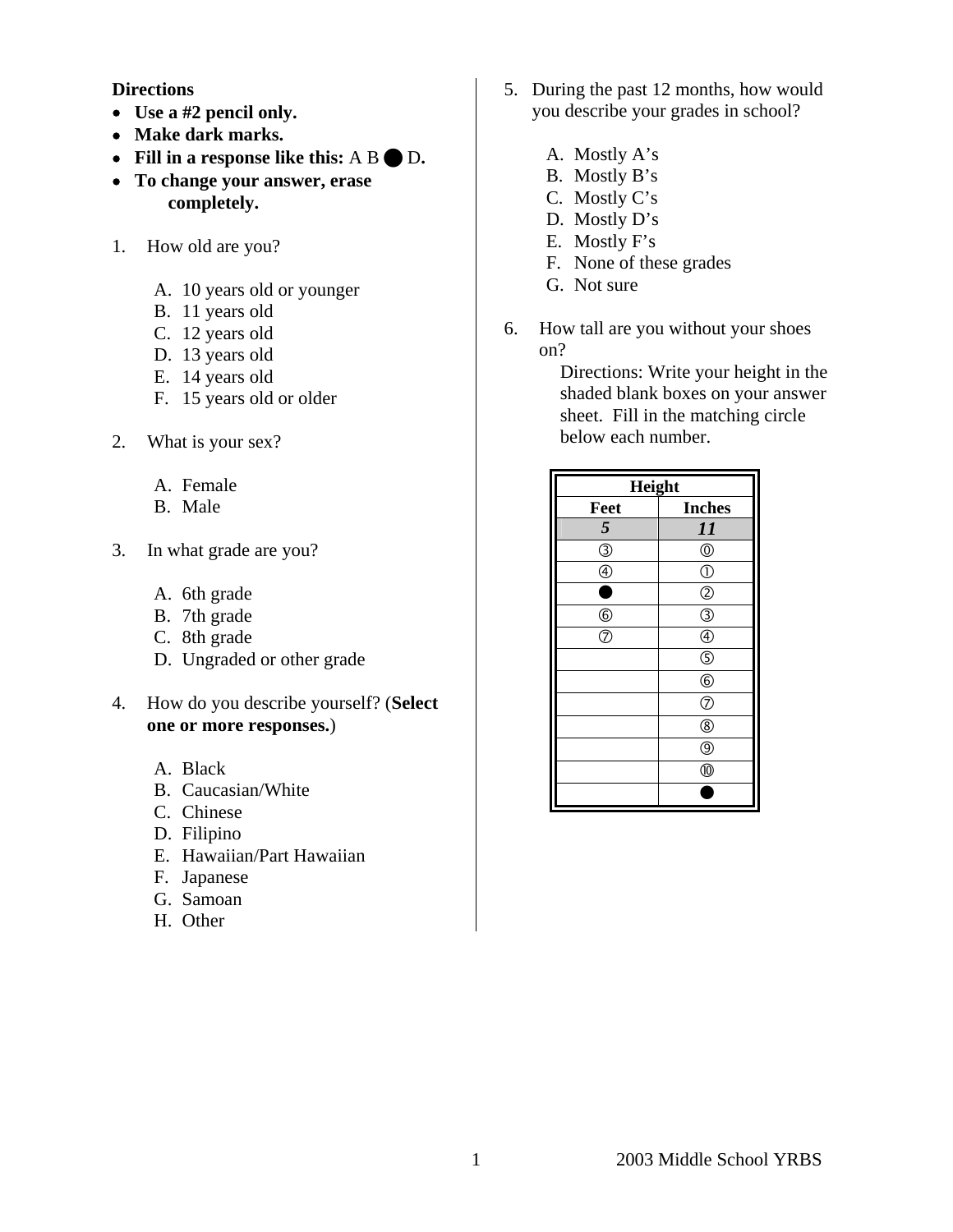7. How much do you weigh without your shoes on?

> Directions: Write your weight in the shaded blank boxes on your answer sheet. Fill in the matching circle below each number.



**The next 4 questions ask about personal safety.**

- 8. **When you rode a bicycle** during the past 12 months, how often did you wear a helmet?
	- A. I did not ride a bicycle during the past 12 months
	- B. Never wore a helmet
	- C. Rarely wore a helmet
	- D. Sometimes wore a helmet
	- E. Most of the time wore a helmet
	- F. Always wore a helmet
- 9. How often do you wear a seat belt when **riding in** a car?
	- A. Never
	- B. Rarely
	- C. Sometimes
	- D. Most of the time
	- E. Always
- 10. When involved in other popular

activities such as riding a skateboard, rollerblading, or riding a scooter how often did you wear a helmet?

- A. I did not ride a skateboard, rollerblade, or ride a scooter
- B. Never wore a helmet
- C. Rarely wore a helmet
- D. Sometimes wore a helmet
- E. Most of the time wore a helmet
- F. Always wore a helmet
- 11. During the past 30 days, how many times did you **ride** in a car or other vehicle **driven by someone who had been drinking alcohol**?
	- A. 0 times
	- B. 1 time
	- C. 2 or 3 times
	- D. 4 or 5 times
	- E. 6 or more times

# **The next 7 questions are about violencerelated behaviors.**

- 12. During the past 30 days, on how many days did you carry a **gun** (not for hunting)?
	- A. 0 days
	- B. 1 day
	- C. 2 or 3 days
	- D. 4 or 5 days
	- E. 6 or more days
- 13. During the past 30 days, on how many days did you carry any other **weapon** besides a gun, such as a knife or club?
	- A. 0 days
	- B. 1 day
	- C. 2 or 3 days
	- D. 4 or 5 days
	- E. 6 or more days
- 2 2003 Middle School YRBS 14. During the past 30 days, on how many days did you carry a weapon such as a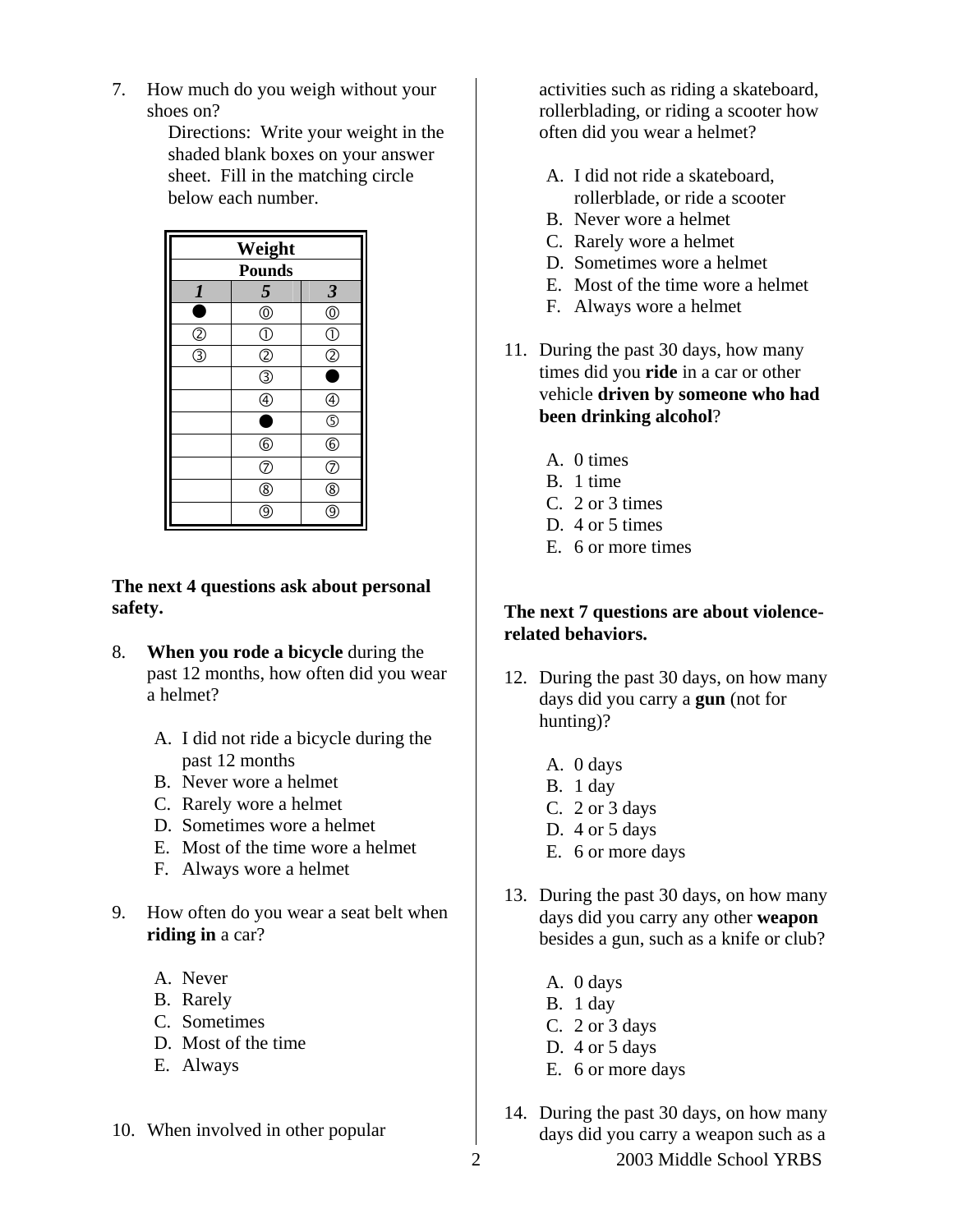gun, knife, or club on school property?

- A. 0 days
- B. 1 day
- C. 2 or 3 days
- D. 4 or 5 days
- E. 6 or more days
- 15. During the past 12 months, how many times has someone threatened or injured you with a weapon such as a gun, knife, or club **on school property**?
	- A. 0 times
	- B. 1 time
	- C. 2 or 3 times
	- D. 4 or 5 times
	- E. 6 or 7 times
	- F. 8 or 9 times
	- G. 10 or 11 times
	- H. 12 or more times
- 16. During the past 12 months, how many times has someone stolen or deliberately damaged your property such as your clothing or books **on school property**?
	- A. 0 times
	- B. 1 time
	- C. 2 or 3 times
	- D. 4 or 5 times
	- E. 6 or 7 times
	- F. 8 or 9 times
	- G. 10 or 11 times
	- H. 12 or more times
- 17. **During the past 30 days,** on how many days did you feel unsafe at school or on your way to or from school?
	- A. 0 days
	- B. 1 or 2 days
	- C. 3 to 5 days
	- D. 6 to 9 days
	- E. 10 to 19 days
	- F. 20 or more days
- 18. **During the past 30 days,** how many days did you **not** go to school because you felt you would be unsafe at school or on your way to or from school?
	- A. 0 days
	- B. 1 day
	- C. 2 or 3 days
	- D. 4 or 5 days
	- E. 6 or more days

### **The next 4 questions are about physical fighting. Do not include fooling around with family or friends, but do include being attacked.**

- 19. During the past 12 months, how many times were you in a physical fight?
	- A. 0 times
	- B. 1 time
	- C. 2 or 3 times
	- D. 4 or 5 times
	- E. 6 or 7 times
	- F. 8 or 9 times
	- G. 10 or 11 times
	- H. 12 or more times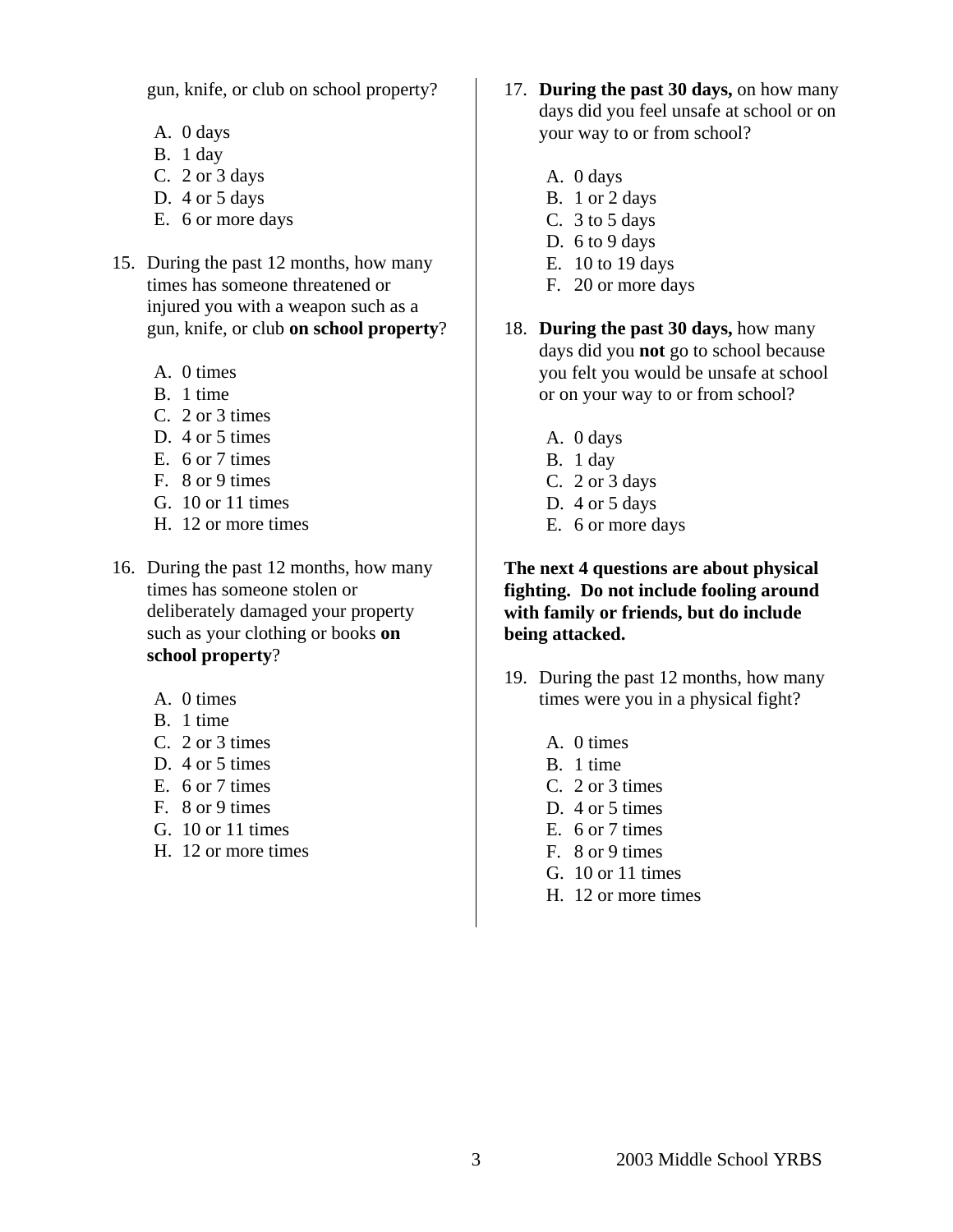- 20. During the past 12 months, how many times were you in a physical fight **on school property**?
	- A. 0 times
	- B. 1 time
	- C. 2 or 3 times
	- D. 4 or 5 times
	- E. 6 or 7 times
	- F. 8 or 9 times
	- G. 10 or 11 times
	- H. 12 or more times
- 21. During the past 12 months, did your boyfriend or girlfriend ever hit, slap, or physically hurt you on purpose?
	- A. Yes
	- B. No
	- C. I did not have a boyfriend or girlfriend in the past 12 months
- 22. Have you ever been physically forced to have sexual intercourse when you did not want to?
	- A. Yes
	- B. No

**Sometimes people feel so sad and unhappy that they may think about attempting suicide or killing themselves. The next 5 questions ask about attempted suicide.** 

- 23. During the past 12 months, did you ever feel so sad or hopeless almost every day for **two weeks or more in a row** that you stopped doing some usual activities?
	- A. Yes
	- B. No
- 24. Have you ever **seriously** thought about killing yourself?
	- A. Yes
	- B. No
- 25. Have you ever made a **plan** about how you would kill yourself?
	- A. Yes
	- B. No
- 26. Have you ever **tried** to kill yourself?
	- A. Yes
	- B. No
- 27. If you tried to kill yourself, did you get care from a counselor, doctor or other health care professional?
	- A. I did not try to kill myself
	- B. I tried to kill myself and then got care
	- C. I tried to kill myself but did not get care

# **The next 6 questions ask about tobacco use.**

- 28. Have you ever tried cigarette smoking, even one or two puffs?
	- A. Yes
	- B. No
- 29. How old were you when you smoked a whole cigarette for the first time?
	- A. I have never smoked a whole cigarette
	- B. 8 years old or younger
	- C. 9 years old
	- D. 10 years old
	- E. 11 years old
	- F. 12 years old
	- G. 13 years old
	- H. 14 years old or older
- 30. During the past 30 days, on how many
- 4 2003 Middle School YRBS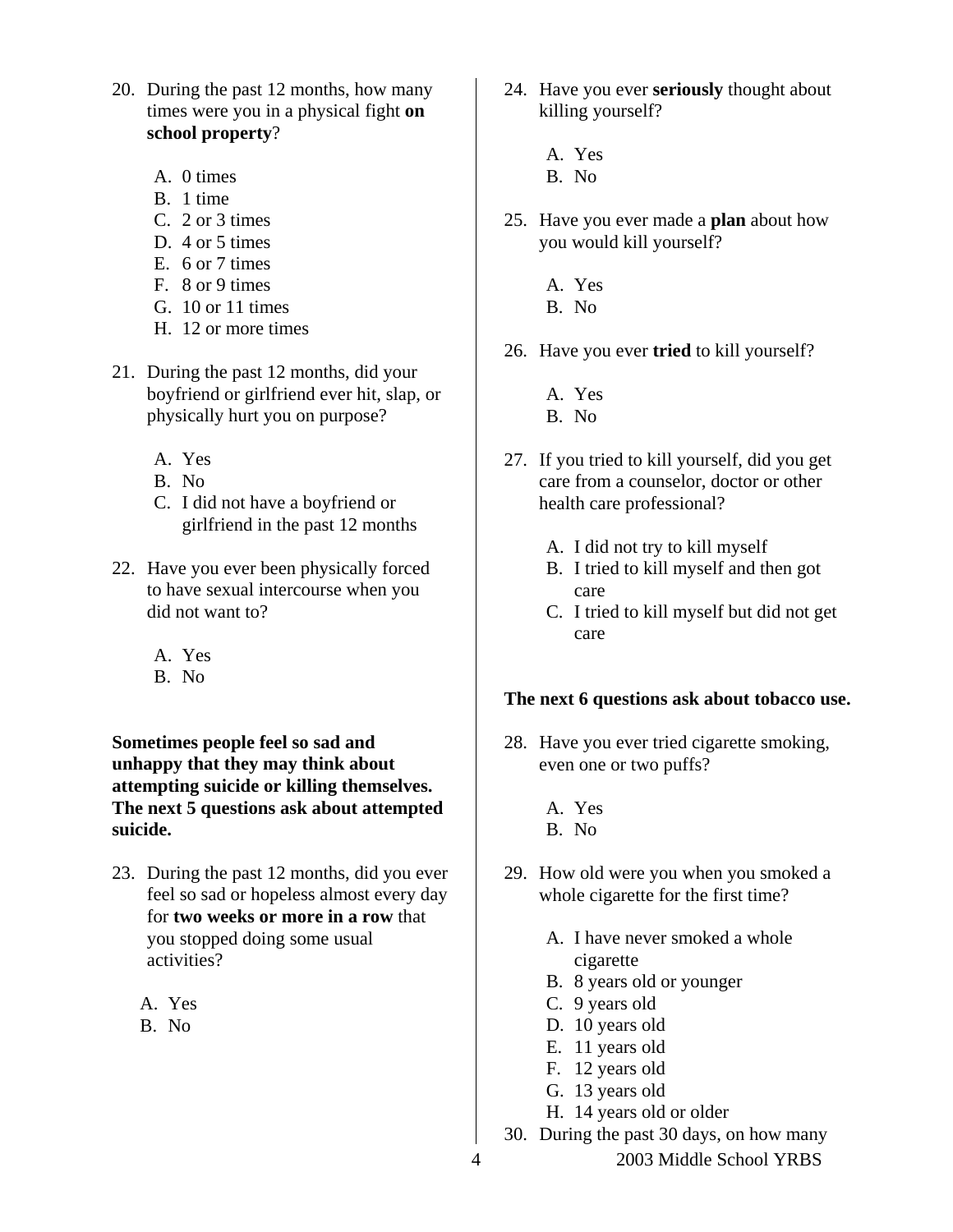days did you smoke cigarettes?

- A. 0 days
- B. 1 or 2 days
- C. 3 to 5 days
- D. 6 to 9 days
- E. 10 to 19 days
- F. 20 to 29 days
- G. All 30 days
- 31. During the past 30 days, on the days you smoked, how many cigarettes did you smoke **per day**?
	- A. I did not smoke cigarettes during the past 30 days
	- B. Less than 1 cigarette per day
	- C. 1 cigarette per day
	- D. 2 to 5 cigarettes per day
	- E. 6 to 10 cigarettes per day
	- F. 11 to 20 cigarettes per day
	- G. More than 20 cigarettes per day
- 32. During the past 12 months, did you ever try **to quit** smoking cigarettes?
	- A. I did not smoke during the past 12 months
	- B. Yes
	- C. No
- 33. During the past 30 days, on how many days did you use **chewing tobacco, snuff, or dip,** such as Redman, Levi Garrett, Beechnut, Skoal, Skoal Bandits, or Copenhagen?
	- A. 0 days
	- B. 1 or 2 days
	- C. 3 to 5 days
	- D. 6 to 9 days
	- E. 10 to 19 days
	- F. 20 to 29 days
	- G. All 30 days

**The next 4 questions ask about drinking alcohol. This includes drinking beer, wine, wine coolers, and liquor such as rum, gin, vodka, or whiskey. For these questions, drinking alcohol does not include drinking a few sips of wine for religious purposes.** 

- 34. How old were you when you had your first drink of alcohol other than a few sips?
	- A. I have never had a drink of alcohol other than a few sips
	- B. 8 years old or younger
	- C. 9 or 10 years old
	- D. 11 or 12 years old
	- E. 13 or 14 years old
	- F. 15 years old or older
- 35. During the past 30 days, on how many days did you have at least one drink of alcohol?
	- A. 0 days
	- B. 1 or 2 days
	- C. 3 to 5 days
	- D. 6 to 9 days
	- E. 10 to 19 days
	- F. 20 to 29 days
	- G. All 30 days
- 36. During the past 30 days, on how many days did you have 5 or more drinks of alcohol in a row, that is, within a couple of hours?
	- A. 0 days
	- B. 1 or 2 days
	- C. 3 to 5 days
	- D. 6 to 9 days
	- E. 10 to 19 days
	- F. 20 to 29 days
	- G. All 30 days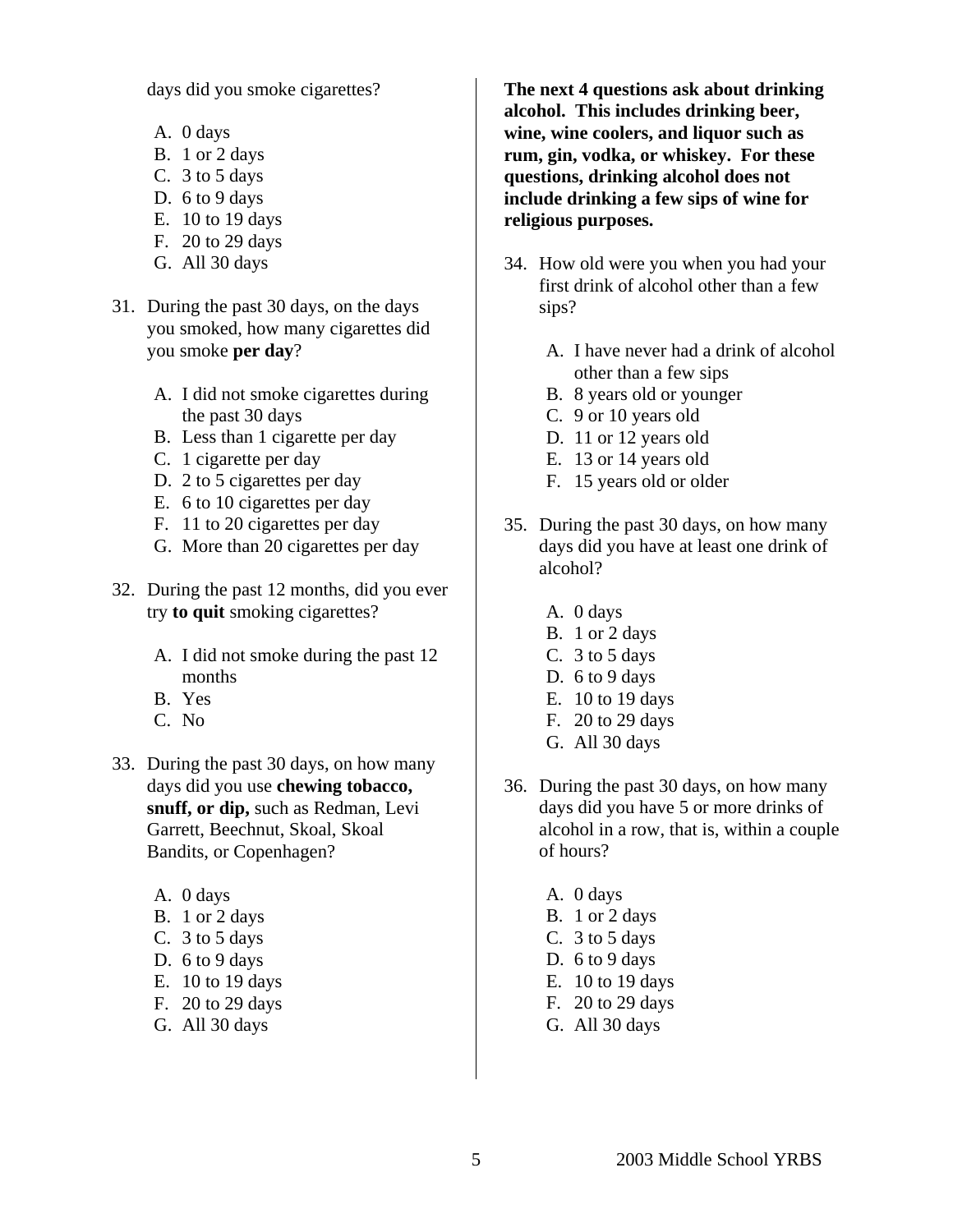- 37. During the past 30 days, on how many days did you have at least one drink of alcohol **on school property**?
	- A. 0 days
	- B. 1 or 2 days
	- C. 3 to 5 days
	- D. 6 to 9 days
	- E. 10 to 19 days
	- F. 20 to 29 days
	- G. All 30 days

**The next 3 questions ask about marijuana. Marijuana also is called grass, pot, weed, refers, or pakalölö.** 

- 38. How old were you when you tried marijuana for the first time?
	- A. I have never tried marijuana
	- B. 8 years old or younger
	- C. 9 or 10 years old
	- D. 11 or 12 years old
	- E. 13 or 14 years old
	- F. 15 years old or older
- 39. During the past 30 days, how many times did you use marijuana?
	- A. 0 times
	- B. 1 or 2 times
	- C. 3 to 9 times
	- D. 10 or more times
- 40. During the past 30 days, how many times did you use marijuana **on school property**?
	- A. 0 times
	- B. 1 or 2 times
	- C. 3 to 9 times
	- D. 10 or more times

# **The next 7 questions ask about other drugs.**

- 41. During your life, how many times did you use **any** form of cocaine, including powder, crack, or freebase?
	- A. 0 times
	- B. 1 or 2 times
	- C. 3 to 9 times
	- D. 10 or more times
- 42. During your life, how many times have you sniffed glue, breathed the contents of aerosol spray cans, or inhaled any paints or sprays to get high?
	- A. 0 times
	- B. 1 or 2 times
	- C. 3 to 9 times
	- D. 10 or more times
- 43. During your life, how many times have you taken **steroid pills or shots** without a doctor's prescription?
	- A. 0 times
	- B. 1 or 2 times
	- C. 3 to 9 times
	- D. 10 or more times
- 44. During your life, how many times have you used ecstasy (also called MDMA)?
	- A. 0 times
	- B. 1 or 2 times
	- C. 3 to 9 times
	- D. 10 or more times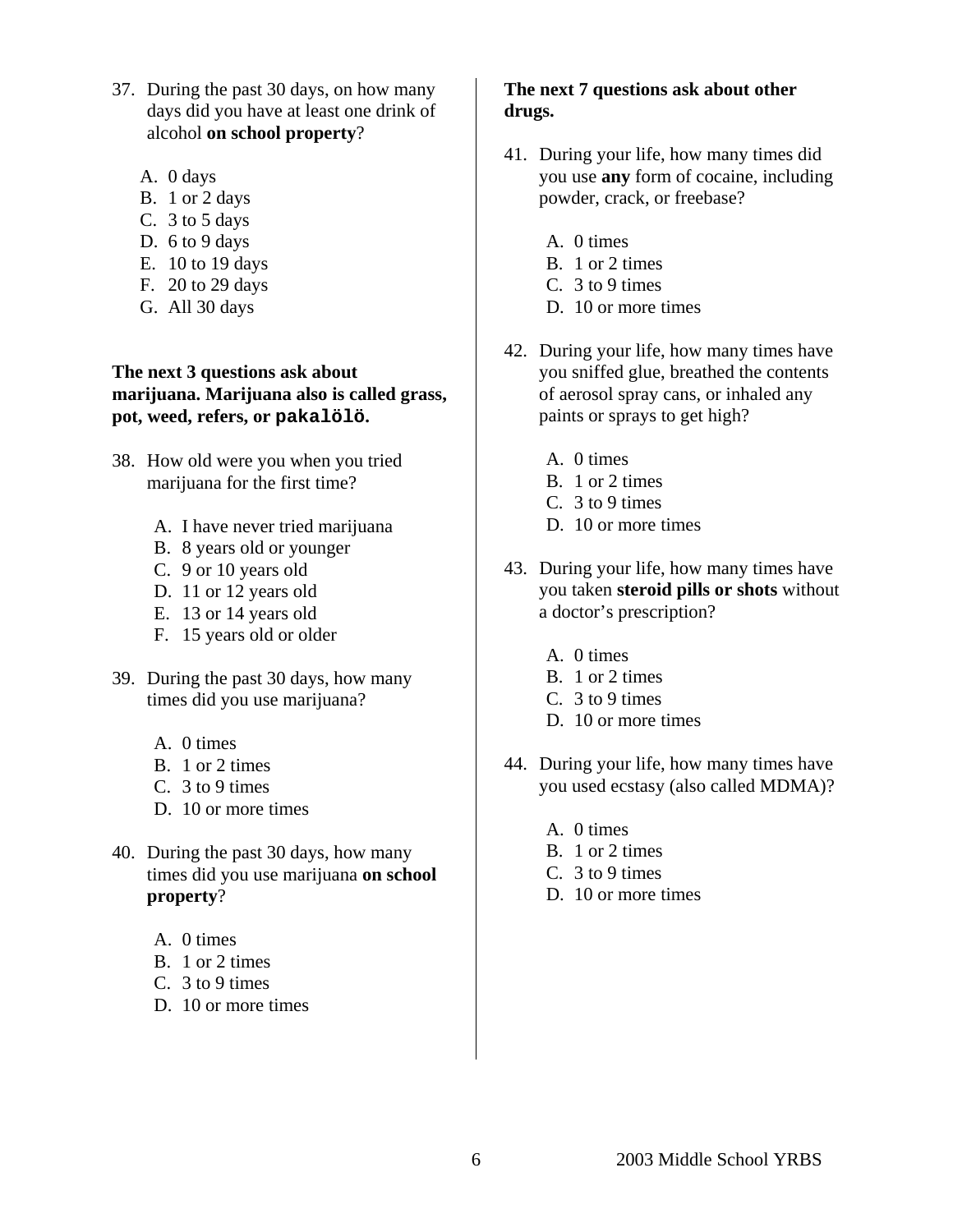- 45. During your life, how many times have you used **methamphetamines** (also called speed, crystal, crank, or ice)?
	- A. 0 times
	- B. 1 or 2 times
	- C. 3 to 9 times
	- D. 10 or more times
- 46. During your life, how many times have you used a needle to inject any **illegal** drug into your body?
	- A. 0 times
	- B. 1 time
	- C. 2 or more times
- 47. During the past 12 months, has anyone offered, sold, or given you an illegal drug **on school property**?
	- A. Yes
	- B. No

#### **The next 2 questions ask about HIV/AIDS education and information.**

- 48. Have you ever been taught about AIDS or HIV infection in school?
	- A. Yes
	- B. No
	- C. Not sure
- 49. Have you ever talked about AIDS or HIV infection with your parents or other adults in your family?
	- A. Yes
	- B. No
	- C. Not sure

# **The next 7 questions ask about sexual intercourse.**

- 50. Have you ever had sexual intercourse?
	- A. Yes
	- B. No
- 51. How old were you when you had sexual intercourse for the first time?
	- A. I have never had sexual intercourse
	- B. 8 years old or younger
	- C. 9 or 10 years old
	- D. 11 or 12 years old
	- E. 13 or 14 years old
	- F. 15 years old or older
- 52. During you life, with how many people have you had sexual intercourse?
	- A. I have never had sexual intercourse
	- B. 1 person
	- C. 2 or 3 people
	- D. 4 or more people
- 53. Did you drink alcohol or use drugs before you had sexual intercourse the **last time**?
	- A. I have never had sexual intercourse
	- B. Yes
	- C. No
- 54. The **last time** you had sexual intercourse, did you or your partner use a condom?
	- A. I have never had sexual intercourse
	- B. Yes
	- C. No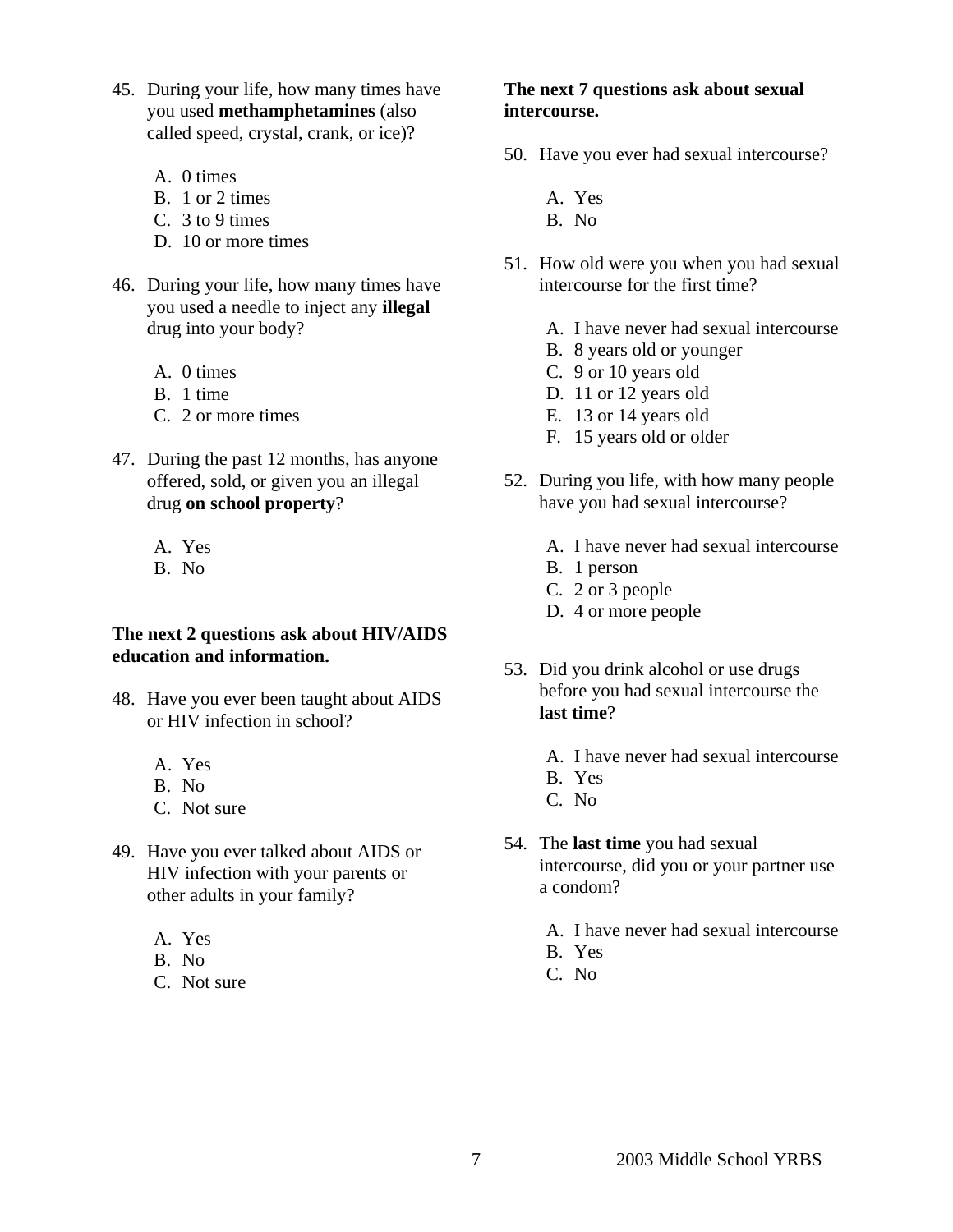- 55. The **last time** you had sexual intercourse, what **one** method did you or your partner use to try to **prevent pregnancy**? (Select only **one** response)
	- A. I have never had sexual intercourse
	- B. No method was used to prevent pregnancy
	- C. Birth control pills
	- D. Condom
	- E. Depo-Provera (injectable birth control)
	- F. Withdrawal
	- G. Some other method
	- H. Not sure
- 56. How many times have you been pregnant or gotten someone pregnant?
	- A. 0 times
	- B. 1 time
	- C. 2 or more times
	- D. Not sure

#### **The next 7 questions ask about body weight.**

- 57. How do **you** describe your weight?
	- A. Very underweight
	- B. Slightly underweight
	- C. About the right weight
	- D. Slightly overweight
	- E. Very overweight
- 58. Which of the following are you trying to do about your weight?
	- A. **Lose** weight
	- B. **Gain** weight
	- C. **Stay** the same weight
	- D. I am **not trying to do anything** about my weight
- 59. During the past 30 days, did you **exercise** to lose weight or to keep from gaining weight?
	- A. Yes
	- B. No
- 60. During the past 30 days, did you **eat less food, fewer calories, or foods low in fat** to lose weight or to keep from gaining weight?
	- A. Yes
	- B. No
- 61. **During the past 30 days, did you go without** eating for 24 hours or more (also called fasting) to lose weight or to keep from gaining weight?
	- A. Yes
	- B. No
- 62. **During the past 30 days**, did you **take any diet pills, powders, or liquids**  without a doctor's advice to lose weight or to keep from gaining weight? (Do **not** include meal replacement products such as Slim Fast.)
	- A. Yes B. No
- 63. During the past 30 days, did you **vomit or take laxatives** to lose weight or to keep from gaining weight?
	- A. Yes B. No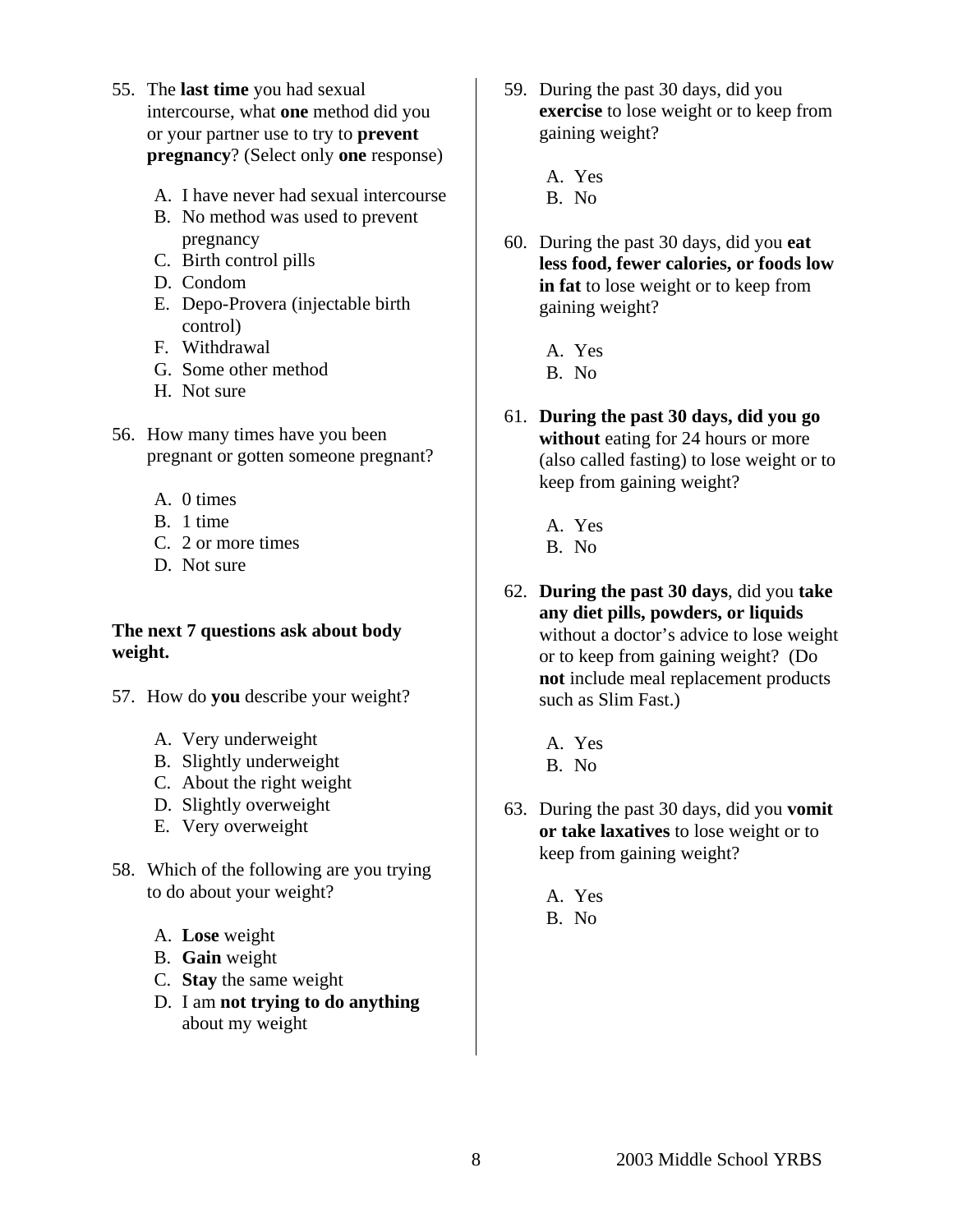**The next 8 questions ask about food you ate or drank during the past 7 days. Think about all the meals and snacks you had from the time you got up until you went to bed. Be sure to include food you ate at home, at school, at restaurants, or anywhere else.** 

- 64. During the past 7 days, how many times did you drink **100% fruit juices** such as orange juice, apple juice, or grape juice? (Do **not** count punch, Kool-Aid, sports drinks, or other fruit-flavored drinks.)
	- A. I did not drink 100% fruit juice during the past 7 days
	- B. 1 to 3 times during the past 7 days
	- C. 4 to 6 times during the past 7 days
	- D. 1 time per day
	- E. 2 times per day
	- F. 3 times per day
	- G. 4 or more times per day
- 65. During the past 7 days, how many times did you eat **fruit**? (Do **not** count fruit juice.)
	- A. I did not eat fruit during the past 7 days
	- B. 1 to 3 times during the past 7 days
	- C. 4 to 6 times during the past 7 days
	- D. 1 time per day
	- E. 2 times per day
	- F. 3 times per day
	- G. 4 or more times per day
- 66. During the past 7 days, how many times did you eat **green salad**?
	- A. I did not eat green salad during the past 7 days
	- B. 1 to 3 times during the past 7 days
	- C. 4 to 6 times during the past 7 days
	- D. 1 time per day
	- E. 2 times per day
	- F. 3 times per day
	- G. 4 or more times per day
- 67. During the past 7 days, how many times did you eat **potatoes**? (Do **not** count french-fries, fried potatoes, or potato chips.)
	- A. I did not eat potatoes during the past 7 days
	- B. 1 to 3 times during the past 7 days
	- C. 4 to 6 times during the past 7 days
	- D. 1 time per day
	- E. 2 times per day
	- F. 3 times per day
	- G. 4 or more times per day
- 68. During the past 7 days, how many times did you eat **carrots**?
	- A. I did not eat carrots during the past 7 days
	- B. 1 to 3 times during the past 7 days
	- C. 4 to 6 times during the past 7 days
	- D. 1 time per day
	- E. 2 times per day
	- F. 3 times per day
	- G. 4 or more times per day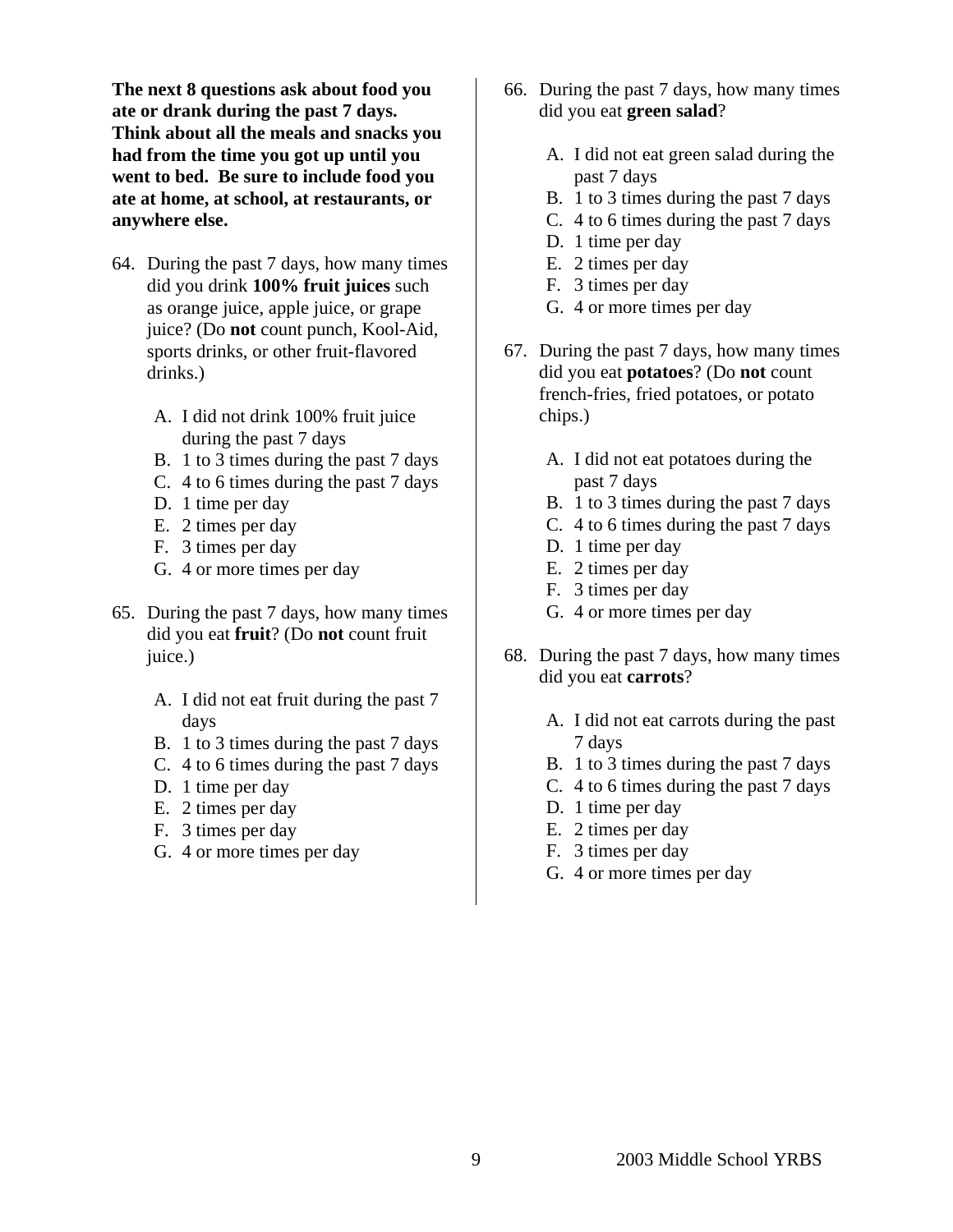- 69. During the past 7 days, how many times did you eat **other vegetables**? (Do **not** count green salad, potatoes, or carrots.)
	- A. I did not eat other vegetables during the past 7 days
	- B. 1 to 3 times during the past 7 days
	- C. 4 to 6 times during the past 7 days
	- D. 1 time per day
	- E. 2 times per day
	- F. 3 times per day
	- G. 4 or more times per day
- 70. During the past 7 days, how many **glasses of milk** did you drink? (Include the milk you drank in a glass or cup, from a carton, or with cereal. Count the half pint of milk served at school as equal to one glass.)
	- A. I did not drink milk during the past 7 days
	- B. 1 to 3 glasses during the past 7 days
	- C. 4 to 6 glasses during the past 7 days
	- D. 1 glass per day
	- E. 2 glasses per day
	- F. 3 glasses per day
	- G. 4 or more glasses per day
- 71. During the past 7 days, how many times did you drink soda?
	- A. I did not drink soda during the past 7 days
	- B. 1 to 3 times during the past 7 days
	- C. 4 to 6 times during the past 7 days
	- D. 1 time per day
	- E. 2 times per day
	- F. 3 times per day
	- G. 4 or more times per day

# **The next 5 questions ask about physical activity.**

- 72. On how many of the past 7 days did you exercise or participate in physical activity for **at least 20 minutes that made you sweat and breathe hard**, such as basketball, soccer, running, swimming laps, fast bicycling, fast dancing, or similar aerobic activities?
	- A. 0 days
	- B. 1 day
	- C. 2 days
	- D. 3 days
	- E. 4 days
	- F. 5 days
	- G. 6 days
	- H. 7 days
- 73. On how many of the past 7 days did you participate in physical activity for **at least 30 minutes** that did **not** make you sweat or breathe hard, such as fast walking, slow bicycling, skating, pushing a lawn mower, or mopping floors?
	- A. 0 days
	- B. 1 day
	- C. 2 days
	- D. 3 days
	- E. 4 days
	- F. 5 days
	- G. 6 days
	- H. 7 days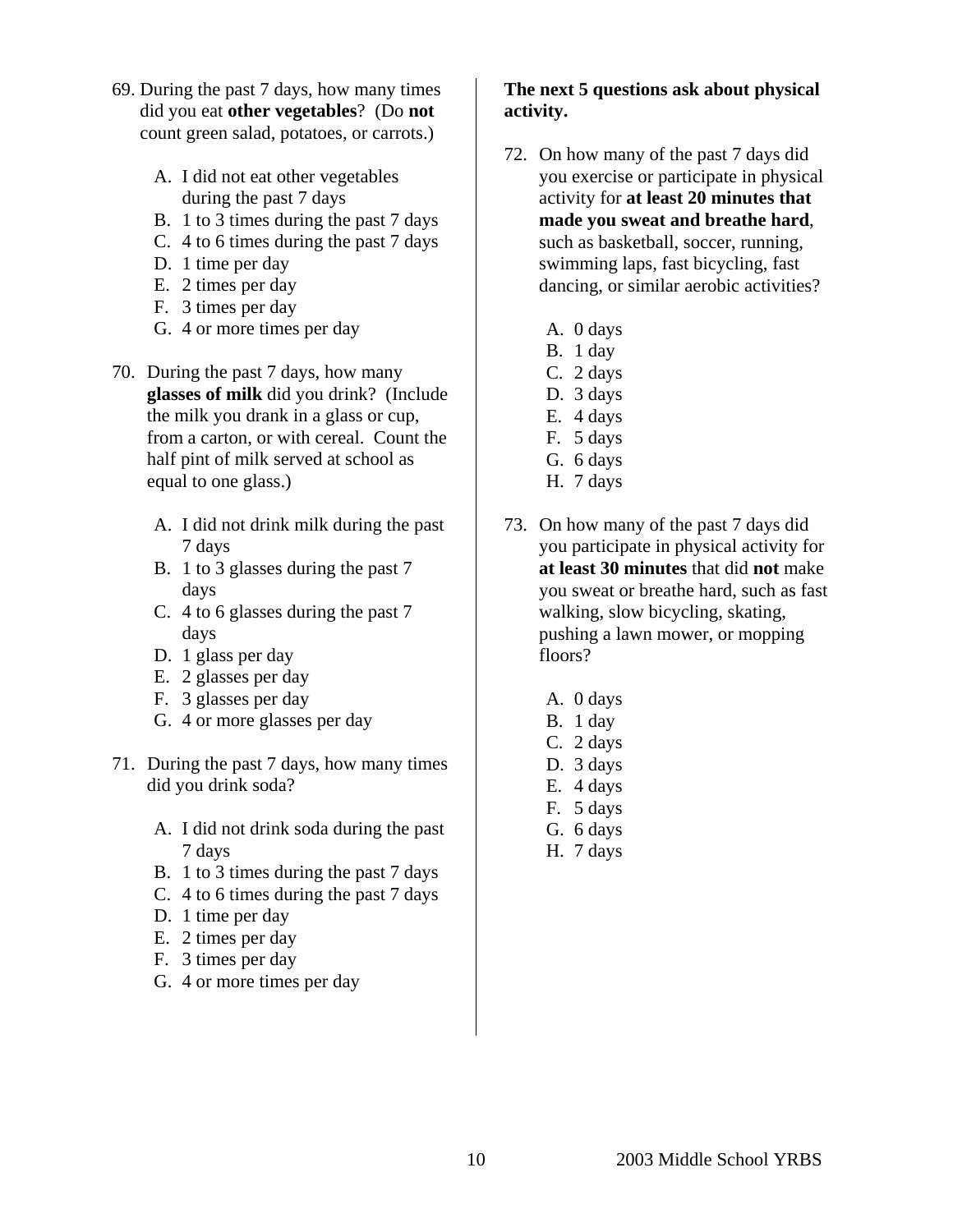- 74. On how many of the past 7 days did you do exercises to **strengthen or tone your muscles**, such as push-ups, situps, or weight lifting?
	- A. 0 days
	- B. 1 day
	- C. 2 days
	- D. 3 days
	- E. 4 days
	- F. 5 days
	- G. 6 days
	- H. 7 days
- 75. On an average school day, how many hours do you watch TV?
	- A. I do not watch TV on an average school day
	- B. Less than 1 hour per day
	- C. 1 hour per day
	- D. 2 hours per day
	- E. 3 hours per day
	- F. 4 hours per day
	- G. 5 or more hours per day
- 76. What do you do **most** afternoons after school? (Select only **one** response.)
	- A. Stay home with an adult or stay some other place with an adult
	- B. Go to the mall
	- C. Take care of myself no adult present (go to the beach, library)
	- D. Take care of younger brothers/sisters/ cousins – no adult present
	- E. Go to my house or a friend's house – no adult present
	- F. Go to an organized program (lessons, clubs, sports, school, church, community program) until an adult picks me up
	- G. Go to parent's workplace
	- H. Other

**The following 8 questions ask about your relationship with your family. Mark the word that best describes how you feel about each sentence below.** 

- 77. My parent/guardian asks me if I've gotten my homework done.
	- A. **YES!**
	- B. yes
	- C. no
	- D**. NO!**
- 78. When I am not at home, one of my parents/guardians knows where I am and who I am with.
	- A. **YES!**
	- B. yes
	- C. no
	- D. **NO!**
- 79. My parent/guardian would know if I didn't come home on time.
	- A. **YES!**
	- B. yes
	- C. no
	- D. **NO!**
- 80. My parent/guardian wants me to call if I'm going to be late getting home.
	- A. **YES!**
	- B. yes
	- C. no
	- D. **NO!**
- 81. The rules in my family are clear.
	- A. **YES!**
	- B. yes
	- C. no
	- D. **NO!**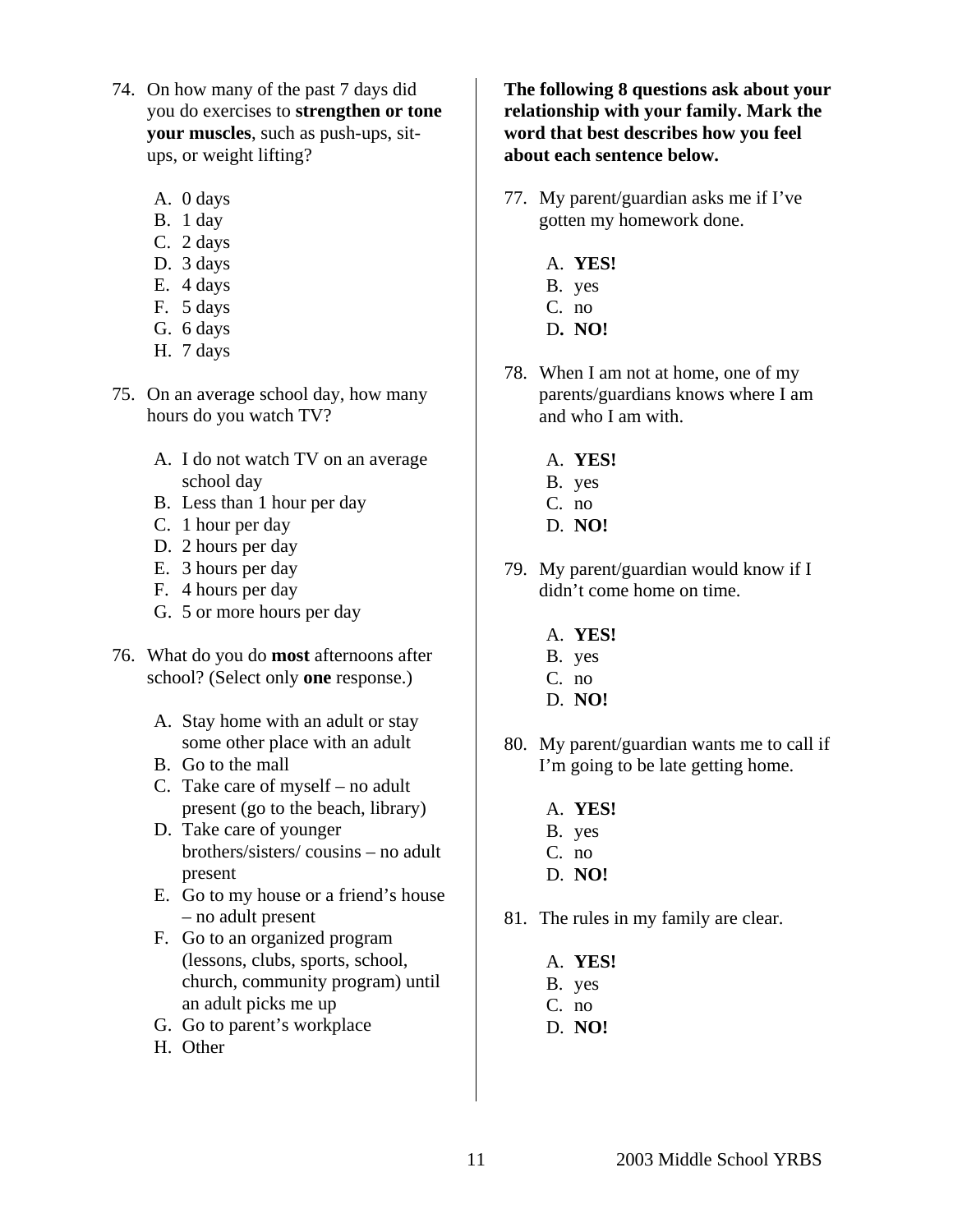- 82. My family has clear rules about alcohol and drug use.
	- A. **YES!**
	- B. yes
	- C. no
	- D. **NO!**
- 83. I share my thoughts and feelings with my family.
	- A. **YES!**
	- B. yes
	- C. no
	- D. **NO!**
- 84. I enjoy spending time with my family.
	- A. **YES!**
	- B. yes
	- C. no
	- D. **NO!**

#### **The following 4 questions ask you to think back over the past year in school.**

- 85. In the past year, how often do you feel that the school work you were assigned was meaningful and important?
	- A. Never
	- B. Rarely
	- C. Sometimes
	- D. Often
	- E. Almost always
- 86. In the past year, how often did you enjoy being in school?
	- A. Never
	- B. Rarely
	- C. Sometimes
	- D. Often
	- E. Almost always
- 87. In the past year, how often did you hate being in school?
	- A. Never
	- B. Rarely
	- C. Sometimes
	- D. Often
	- E. Almost always
- 88. In the past year, how often did you try to do your best work in school?
	- A. Never
	- B. Rarely
	- C. Sometimes
	- D. Often
	- E. Almost always

#### **The following 3 questions ask about your experiences in school.**

- 89. How interesting are most of your classes to you?
	- A. Very interesting
	- B. Quite interesting
	- C. Fairly interesting
	- D. Slightly dull
	- E. Very dull
- 90. How important do you think the things you are learning in school are going to be for you later in life?
	- A. Very important
	- B. Quite important
	- C. Fairly important
	- D. Slightly important
	- E. Not at all important
- 91. Is there at least one teacher in your school that you can go to if you have a problem?
	- A. Yes
	- B. No

#### **The next 8 questions ask you where would**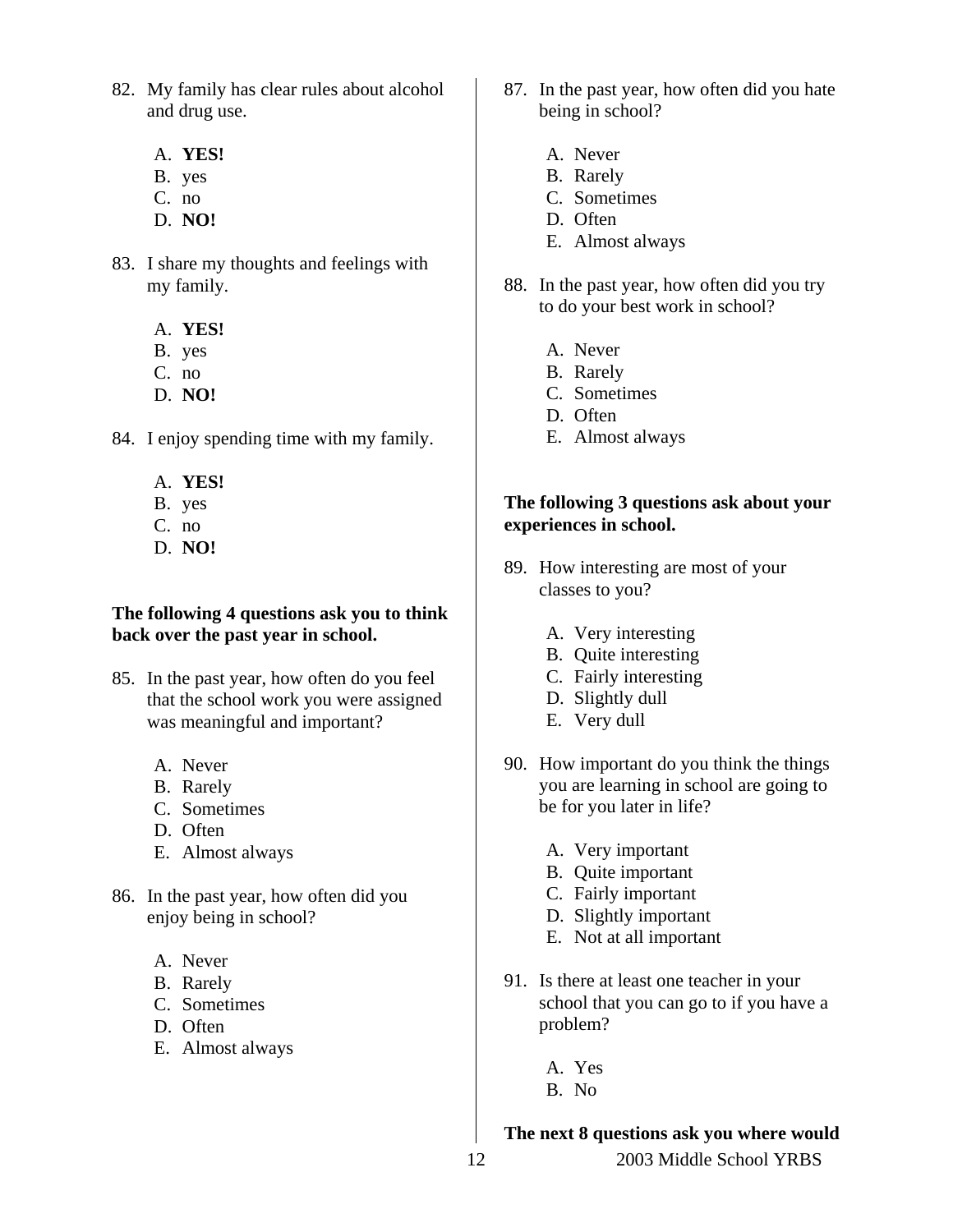## **you go to get help with a variety of healthrelated problems.**

- 92. Who would you go to FIRST for help if you had a relationship problem with someone in your family? (Select only **one** response.)
	- A. Parent/Guardian
	- B. Other relative (brother, sister, cousin, grandparent, etc.)
	- C. Friends my age
	- D. Teacher/Counselor
	- E. School Health Room
	- F. Doctor/Health Professional
	- G. No one
	- H. Other
- 93. Who would you go to FIRST for help if you were feeling sad or depressed? (Select only **one** response.)
	- A. Parent/Guardian
	- B. Other relative (brother, sister, cousin, grandparent, etc.)
	- C. Friends my age
	- D. Teacher/Counselor
	- E. School Health Room
	- F. Doctor/Health Professional
	- G. No one
	- H. Other
- 94. Who would you go to FIRST for help if you needed birth control information? (Select only **one** response.)
	- A. Parent/Guardian
	- B. Other relative (brother, sister, cousin, grandparent, etc.)
	- C. Friends my age
	- D. Teacher/Counselor
	- E. School Health Room
	- F. Doctor/Health Professional
	- G. No one
	- H. Other
- 95. Who would you go to FIRST for help if you thought you were pregnant or got someone pregnant? (Select only **one** response.)
	- A. Parent/Guardian
	- B. Other relative (brother, sister, cousin, grandparent, etc.)
	- C. Friends my age
	- D. Teacher/Counselor
	- E. School Health Room
	- F. Doctor/Health Professional
	- G. No one
	- H. Other
- 96. Who would you go to FIRST for help if you were feeling angry or out of control? (Select only **one** response.)
	- A. Parent/Guardian
	- B. Other relative (brother, sister, cousin, grandparent, etc.)
	- C. Friends my age
	- D. Teacher/Counselor
	- E. School Health Room
	- F. Doctor/Health Professional
	- G. No one
	- H. Other
- 97. Who would you go to FIRST for help if you were being sexually or physically abused? (Select only **one** response.)
	- A. Parent/Guardian
	- B. Other relative (brother, sister, cousin, grandparent, etc.)
	- C. Friends my age
	- D. Teacher/Counselor
	- E. School Health Room
	- F. Doctor/Health Professional
	- G. No one
	- H. Other